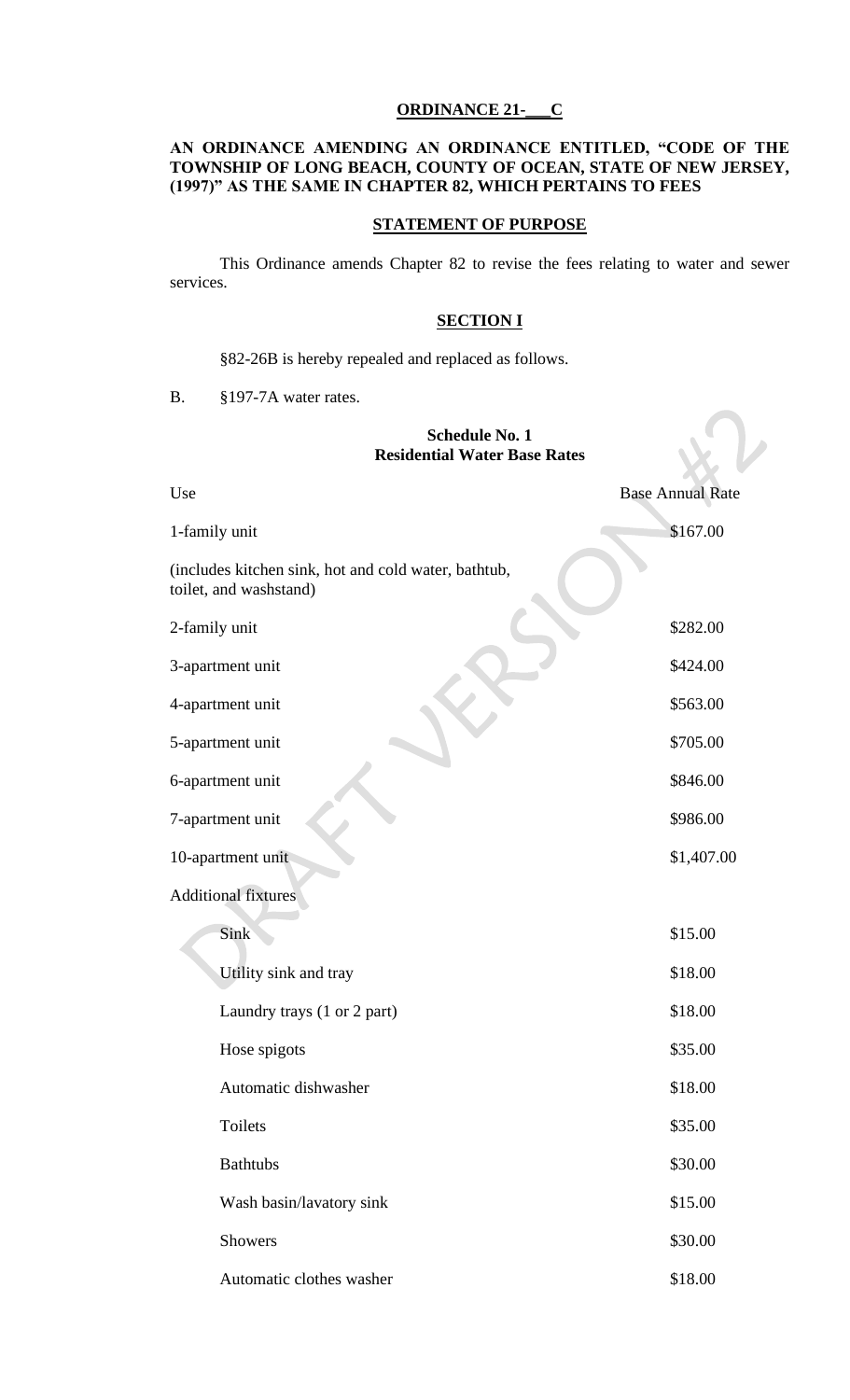Swimming pool

| Inground                                       | \$334.00 |
|------------------------------------------------|----------|
| Aboveground                                    | \$200.00 |
| Hot tub                                        | \$56.00  |
| <b>Bidet</b>                                   | \$56.00  |
| Underground sprinkler system                   | \$334.00 |
| Standby rate (when property is cut and capped) | \$167.00 |

# **Schedule No. 2 Residential Water Excess Consumption Rates**

Excess charge for quarterly consumption over 15,000 gallons per unit (consumption at multiple unit properties with 1 water meter shall be divided equally by the number of units)

| 15,001-25,000   | $$2.00*$ |
|-----------------|----------|
| 25,001-50,000   | \$4.00   |
| 50,001-100,000  | \$8.00   |
| 100,001-150,000 | \$12.00  |
| $150,001+$      | \$16.00  |
|                 |          |

\* All charges are per 1,000 gallons

#### **Schedule No. 3**  $\mathcal{L}_{\mathcal{A}}$ **Commercial Water Rates**

Annal base charge by meter size:

| 1) $5/8$ "                                     | \$59.00  |
|------------------------------------------------|----------|
| $2)$ 3/4"                                      | \$88.00  |
| 1"                                             | \$145.00 |
| $1\frac{1}{2}$                                 | \$290.00 |
| 2"                                             | \$528.00 |
| $\sigma$                                       | \$876.00 |
| Standby rate (when property is cut and capped) | \$167.00 |
|                                                |          |

Quarterly consumption per meter in excess of 15,000 gallons/qtr. \$4.33\*

\* Charge is per 1,000 gallons

# **Schedule No. 4 Miscellaneous Charges**

| Shut off during business hours (7:00 a.m. to 3:00 p.m., non-holiday, |          |  |  |  |
|----------------------------------------------------------------------|----------|--|--|--|
| Monday to Friday)                                                    | \$172.00 |  |  |  |
| Shut off outside business hours                                      | \$229.00 |  |  |  |
| Cut and cap permit fee                                               | \$66.00  |  |  |  |

**Schedule No. 5**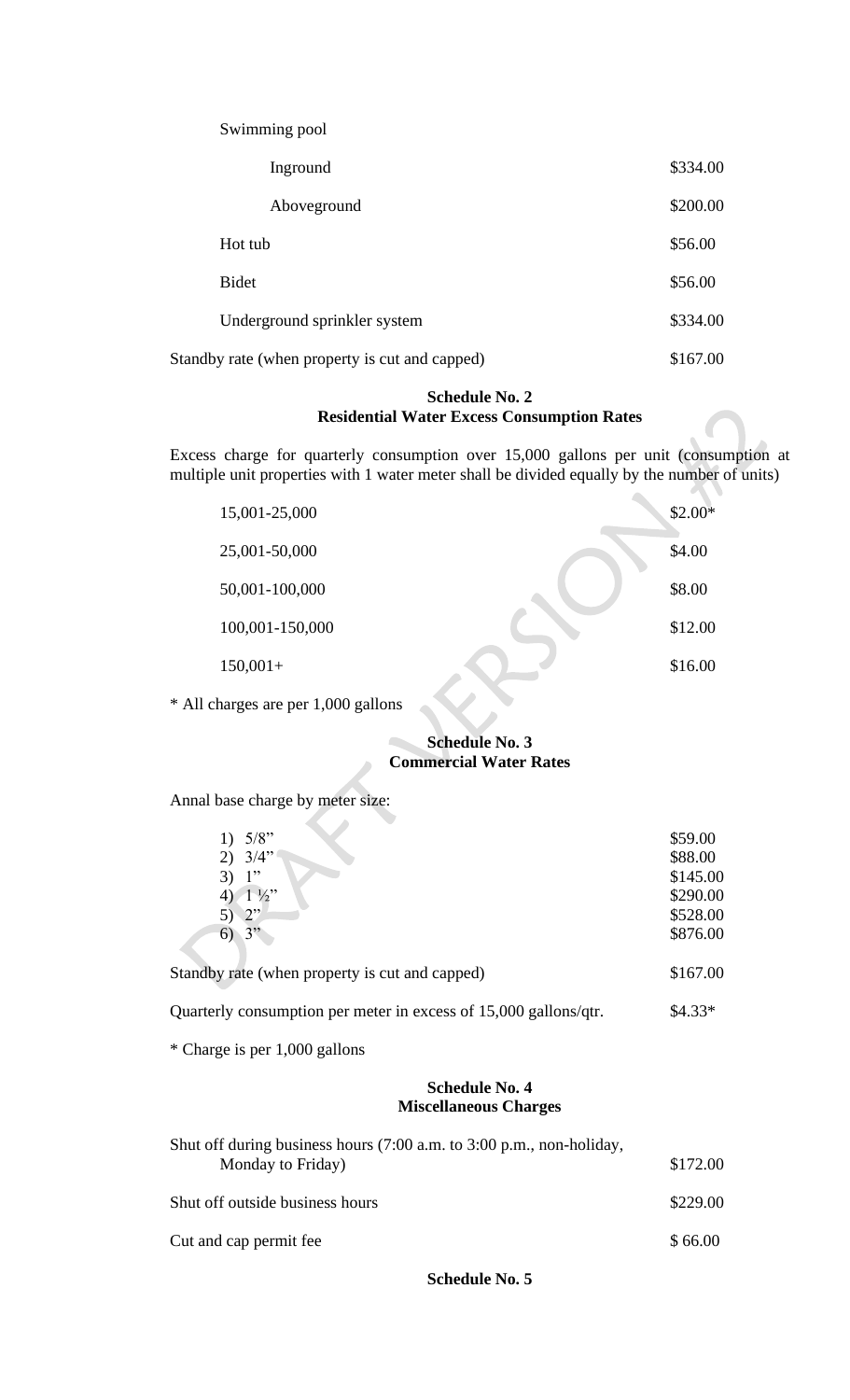### **Water Rates for Construction**

The base charges and consumption rates set forth in Schedules No. 1 and No. 2 shall apply to water use relating to residential and non-residential construction, respectively.

C. Prior to the connection of any property with the Township water system, there shall be paid a connection fee as follows.

| (1) | 1-inch connection           | \$3,000.00 |
|-----|-----------------------------|------------|
|     | $(2)$ 1 1/2-inch connection | \$3,500.00 |
| (3) | 2-inch connection           | \$4,000.00 |

- (4) In addition, the applicant shall submit a cash bond or certified check for \$300.00 for the inspection and approval by the Water and Sewer Department.
- D. In all subdivisions where the developer is required to install all utilities to curb on public streets, a charge of \$510.00 shall be made for the house connection.
- E. §197-26A(2) sewer rates.

#### **Schedule No. 1 Residential Sewer Rates**

| Use                                   |    | <b>Base Annual Rate</b> |
|---------------------------------------|----|-------------------------|
| Single-family dwelling                | 1x | \$584.00                |
| Each detached apartment               | 1x | \$584.00                |
| Duplex apartments (2-family dwelling) | 2x | \$1,168.00              |
| Each additional apartment             | lх | \$584.00                |

# **Schedule No. 2 Commercial and Other Sewer Rates**

| Rooming house or boarding house up to and including         |             |          |            |
|-------------------------------------------------------------|-------------|----------|------------|
| 9 rental rooms                                              |             | 2x       | \$1,168.00 |
| Rooming house or boardinghouse with 10 or more rental rooms |             | 3x       | \$1,753.00 |
| Hotel or motel                                              |             | 1x       | \$584.00   |
| Rental rooms (each)                                         | Plus $1/4x$ |          | \$146.00   |
| Efficiencies (each)                                         | Plus $1/2x$ |          | \$293.00   |
| Restaurant                                                  | 11/2x       | \$877.00 |            |
| Each rental room                                            | Plus $1/4x$ |          | \$146.00   |
| Each apartment                                              | Plus 1x     |          | \$584.00   |
| Store or office:                                            |             |          |            |
| Under 10 employees                                          |             | 1x       | \$584.00   |
| 10 employees or more                                        |             | 2x       | \$1,168.00 |
| In-house or with apartment:                                 |             |          |            |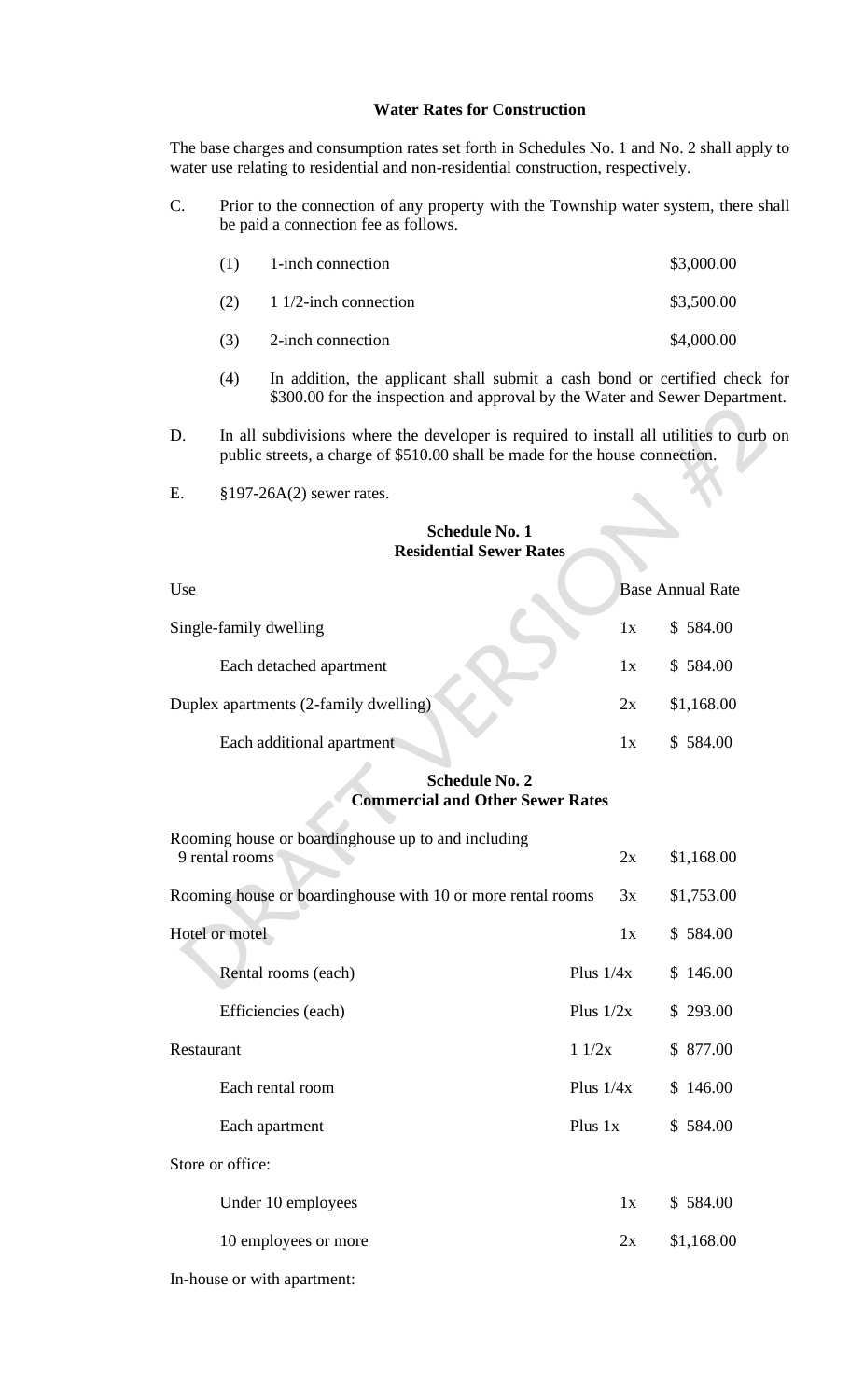| Under 10 employees                                                        |             | 2x       |              | \$1,168.00              |
|---------------------------------------------------------------------------|-------------|----------|--------------|-------------------------|
| 10 employees or more<br>Each additional apartment                         |             | 3x<br>1x |              | \$1,1753.00<br>\$584.00 |
| Bar or café                                                               |             | 2x       |              | \$1,168.00              |
| Each rental room                                                          | Plus $1/4x$ |          | \$           | 146.00                  |
| Each apartment                                                            | Plus 1x     |          | \$           | 584.00                  |
| Luncheonette                                                              |             | 1x       | \$           | 584.00                  |
| Each rental room                                                          | Plus $1/4x$ |          | \$           | 146.00                  |
| Each apartment                                                            | Plus 1x     |          | \$           | 584.00                  |
| Service station:                                                          |             |          |              |                         |
| Auto                                                                      |             | 1x       | \$           | 584.00                  |
| Auto with apartment                                                       |             | 2x       |              | \$1,168.00              |
| Theater                                                                   |             | 2x       |              | \$1,168.00              |
| Each additional apartment or store                                        | Plus 1x     |          | S.           | 584.00                  |
| Launderettes                                                              |             | 2x       |              | \$1,168.00              |
| Additional for each washing machine                                       | Plus        |          | \$           | 146.00                  |
| Car wash                                                                  |             | 2x       |              | \$1,168.00              |
| Additional for each wash unit                                             | Plus        |          |              | \$146.00                |
| Trailer park                                                              |             | 1x       |              | \$584.00                |
| Each trailer connection                                                   |             | 1/2x     | $\mathbb{S}$ | 293.00                  |
| Each transient location                                                   |             | 1/4x     |              | \$146.00                |
| Each garbage disposal unit in addition to all other<br>applicable charges |             |          | \$           | 248.00                  |
| Club charge                                                               |             |          |              | $11/2x$ \$ 877.00       |
| Community center                                                          |             | 1x       |              | \$584.00                |
| Community center with cooking facilities                                  |             |          |              | $11/2x$ \$ 877.00       |
| Church                                                                    |             | 1x       |              | \$584.00                |
| <b>Schedule No. 3</b><br><b>Miscellaneous Charges</b>                     |             |          |              |                         |
| Standby charge (temporary disconnection of sewer service)                 |             |          |              | \$584.00                |
| Initial charge for connection of each improved property to the            |             |          |              | \$1,401.00              |

sewerage collection system installed by the Township of Long Beach

Initial charge for connection of each improved property to the \$ 228.00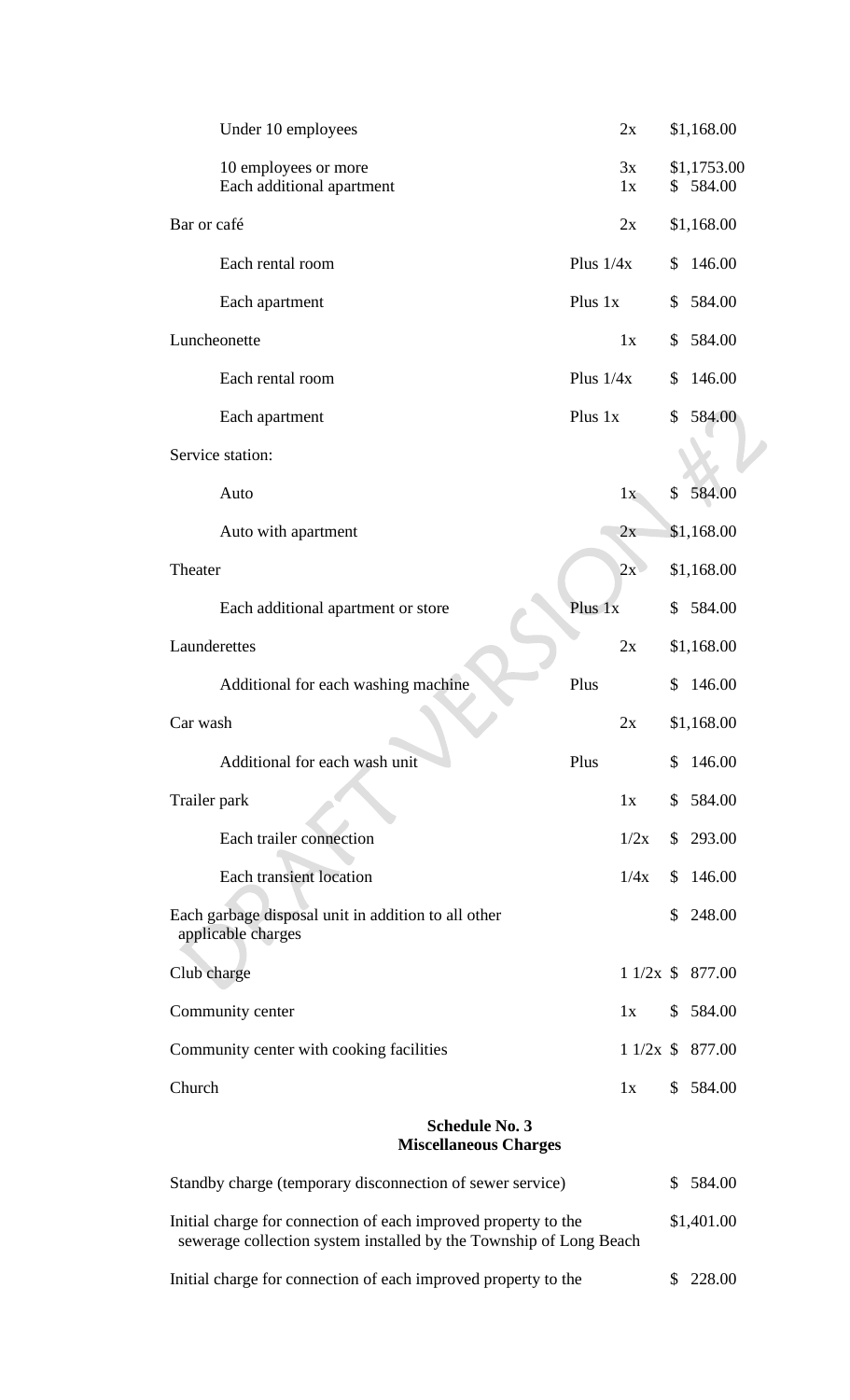sewerage collection system installed by the builder or applicant

Disconnection inspection fee. Water and sewer lines must be \$ 66.00 disconnected at the curbline of the property

- F. Industrial or any type of use not hereinabove set forth will be covered by an engineering survey and negotiations with applicant. In any installation where unusual amounts of solid matter may be injected into the sewerage collecting system, it will be mandatory for the property owner to install a solid waste trap at the entrance of the sewerage collecting system.
- G. The rents, fees, and charges prescribed above for water and sewer service shall be effective January 1, 2022, and the readings and payment due dates shall be set and paid as follows.
	- (1) The meter reading, billing, and due dates are as follows. The first Q1 shall include only the base rate and all subsequent quarters shall include the base, plus the excess rate.

|    | <b>Excess Reading Date</b> | <b>Billing Date</b> | Due Date |                 |
|----|----------------------------|---------------------|----------|-----------------|
| Q1 | N/A                        | 2/5                 | 3/1      | Base only       |
| Q2 | 3/31                       | 5/5                 | 6/1      | $Base + excess$ |
| Q3 | 6/30                       | 8/5                 | 9/1      | $Base + excess$ |
| Q4 | 9/30                       | 11/5                | 12/1     | $Base + excess$ |
| O1 | 12/31                      | 2/5                 | 3/1      | $Base + excess$ |
|    |                            |                     |          |                 |

- (2) Accounts shall become delinquent if unpaid 10 days after the due date(s). Interest at the rate of 1 1/2% per month (18% per annum) shall be added to accounts until fully paid. Delinquent balances shall constitute a lien against the property and are enforceable as such. The Township reserves the right to shut off water service to any property for any water bill which remains unpaid beyond 90 days.
- H. The test fee set forth in §197-15 shall be \$100.00.

 $\mathbb{R}^d$ 

#### **SECTION II**

All ordinances, or parts of ordinances, inconsistent with this ordinance are hereby repealed to the extent of such inconsistency.

#### **SECTION III**

If any word, phrase, clause, section, or provision of this ordinance shall be found by any Court of competent jurisdiction to be unenforceable, illegal, or unconstitutional, such word, phrase, clause, section, or provision shall be severable from the balance of the ordinance and the remainder of the ordinance shall remain in full force and effect.

#### **Effective date.**

This ordinance shall take effect after final adoption and publication as required by law.